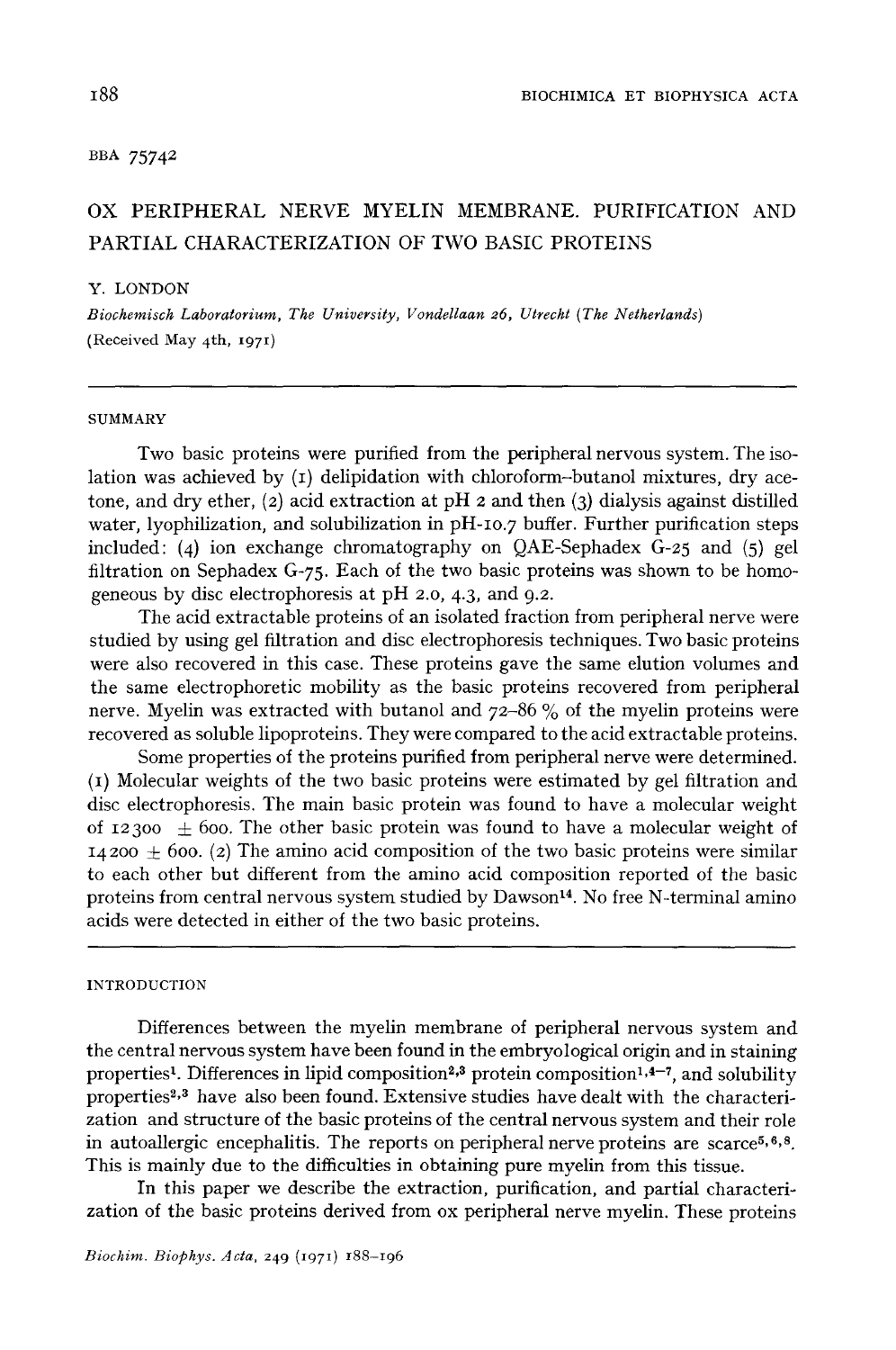have been found to be markedly different from the basic proteins isolated from central nerve myelin<sup>14</sup>.

# MATERIALS AND METHODS

# *Materials*

Sephadex G-2oo, G-Ioo and G-75, SE-Sephadex A-25, QAE-Sephadex A-25, and Dextran blue 2000 were purchased from Pharmacia. Egg lysozyme (crystalline) and horse cytochrome  $c$  were purchased from Fluka. Bovine hemoglobin and bovine pancreatic ribonuclease were purchased from Koch-Light Laboratory, England. Sperm whale myoglobin (crystalline) came from Mann Research laboratory, trypsin (3 times crystallized) from Fluka, and dithiothreitol from Cal. Biochem. Phospholipase A from porcine pancreas was kindly provided by Dr. G. H. de Haas of this laboratory. The solvents and reagents were all of analytical grade.

# *Methods*

*Isolation of myelin.* Fresh bovine spinal cords were obtained from mature animals at a local slaughter house. Intradural spinal roots were dissected from the caudal portions of each spinal cord less than one hour after the death of the animal. Usually the preparation of myelin was carried out immediately after the tissue was obtained. When the tissue was stored first, it was kept at a temperature of  $-20^{\circ}$ prior to use. Myelin was isolated by a modification of the procedure of AUTILIO *et al. 23*  as proposed by O'BRIEN *et al.*<sup>2</sup> and WOLFGRAM AND KOTORII<sup>5</sup>. All manipulations were carried out at a temperature of o°.

*The extraction of peripheral whole nerves.* The peripheral nervous system tissue was delipidated according to MARTENSON *et al*<sup>24</sup> with chloroform-methanol (2:1, v/v) or according to VERGER *et* AL.<sup>25</sup> with chloroform-butanol mixtures, acetone, and ether. The dry powder was homogenized and extracted for 2o min with ice-cold water and the pellet was then recovered after centrifugation for 10 min at 40000  $\times$  g at 0<sup>o</sup>. The water soluble proteins were discarded. The pellet was reextracted four times, each time for one hour with ice cold solutions of 0.06 M HC1 containing NaC1 (0.2 M). Routinely 5 g of powder were extracted each time with 50 ml of the acidic solution. The supernatants were isolated by centrifugation and pooled. Part of the acidic extract was concentrated by microfiltration and applied to Sephadex columns. The main part of the acidic extract was dialysed against water at  $4^\circ$  in preswollen dialysis tubes and lyophilized. Samples from the various fractions were run in disc electrophoresis.

*The extraction of peripheral nerve myelin proteins.* The peripheral nerve myelin preparation was delipidated according to VERGER *et al. is* and the dry powder was extracted at acidic pH by the same method used for peripheral nerves. The extracted proteins were applied to a Sephadex G-2oo column and samples from the different fractions were run in disc electrophoresis.

*Butanol extraction.* The isolated myelin fraction was washed several times with 0.02 M hypotonic phosphate buffer, pH 7.4, o.I mM EDTA. The resultant pellet was suspended in the same buffer and was frozen overnight at  $-15^\circ$ . The next day the myelin suspension was submitted to butanol extraction<sup>26</sup>. The water phase was recovered and dialysed against three changes of cold I mM carbonate-bicarbonate buffer,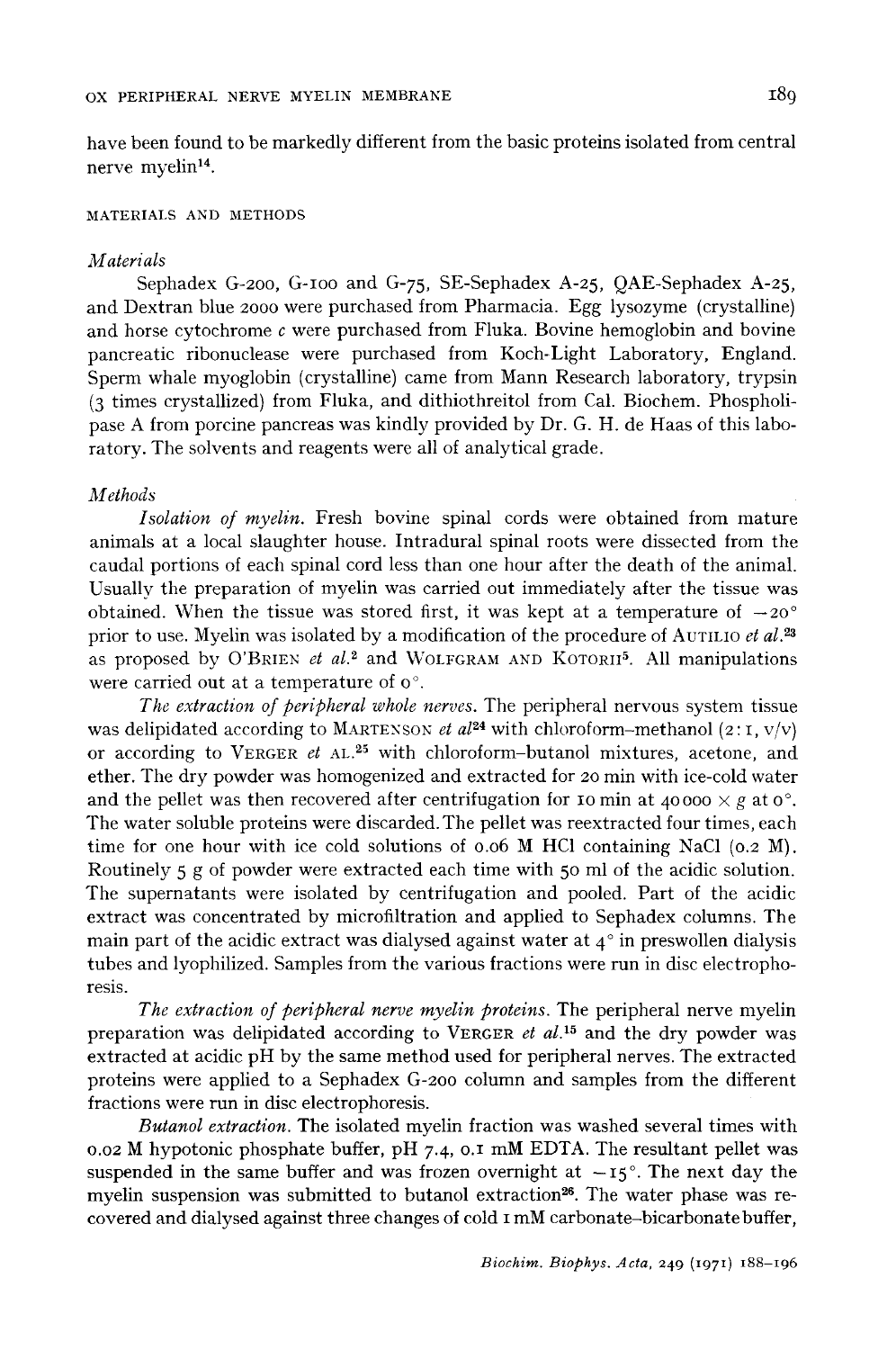pH 10.7. The water soluble proteins were studied by disc electrophoresis. Protein concentrations were determined according to LOWRY et *al. 27* and total phosphate concentrations according to BOTTCHER et *al. 2s.* 

*Column chromatography.* All column material was swelled in the elution buffer and the columns were eluted before use with at least IO vol. of buffer. The chromatography was performed at  $4^\circ$  and the eluted fractions were monitored at 280 nm and disc electrophoresis. Sephadex G-2oo columns were employed to study the total acid extractable proteins. Sephadex G-Ioo and G-75 columns were utilized for molecular weight estimations of the basic proteins and for final purification of these proteins. QAE-Sephadex A-25 and SE-Sephadex A-25 ion exchanges were utilized for purification of the basic proteins. The SE-Sephadex A-25 was equilibrated with 0.05 M sodium acetate buffers, pH 4.6. The proteins were eluted with a linear gradient of NaC1 ranging from o to I.O M NaC1. The total volume of the gradient was 800 ml.

*Disc electrophoresis.* Acrylamide electrophoresis was carried out as described by TAKAYAMA<sup>29</sup> at pH 2.0. Disc electrophoresis was also carried out at pH  $4.3$  with  $\beta$ -alanine buffer towards the anode and at pH 9.2 using Tris-glycine buffer towards the anode and cathode. The gels were fixed with  $7\%$  acetic acid, stained with I  $\%$ solutions of amido black in  $7\%$  acetic acid. Gels were destained electrically or by diffusion.

*Molecular weight estimations.* Molecular weights of the basic proteins were estimated from their elution volumes  $(V_e)$  on Sephadex G-100 columns calibrated with Dextran blue  $2000(V_0)$  and with reduced proteins of known molecular weights, according to DEIBLER et *al. 3°.* I0 mg of each protein was applied to the column and eluted with 0.01 M HCl at  $4^\circ$ . Molecular weights were estimated by acrylamide electrophoresis according to PARISH AND MARCHALONIS<sup>31</sup>. Disc electrophoresis was done according to the procedure of TAKAYAMA<sup>29</sup>.

*Amino acid analysis.* Determinations of the amino acid composition of the purified proteins was carried out on a Spinco Model I2oB amino acid analyzer. 5 mg of protein was hydrolyzed with 6 M HCl in sealed evacuated tubes for  $24$ ,  $48$ , and  $72$  h at 110°, according to SPACKMAN et al.<sup>32</sup>. Corrections were made for losses of threonine and serine. Trytophan was determined according to GAITONDE AND DOVEY<sup>33</sup>.

*N-terminal determinations.* Determinations of N-terminal amino acids were carried out according to the dansylation method of GROS AND LUBOUESSE<sup>34</sup> and with the dinitrophenyl method of PORTER AND GANGER 3s. Phospholipase A from porcine pancreas and cytochrome  $c$  (horse heart, Type III) were used as controls.

#### RESULTS

# *The acid extractable proteins recovered from peripheral nerve*

The recovery of proteins from delipidated nerves extracted with 0.06 M HC1, 0.2 M NaCl was usually 12 mg/g of fresh tissue. When the total acidic extract was subjected to gel filtration on Sephadex G-2oo in o.oi M HC1 (Fig. I), part of it was excluded by the gel. This fraction contained lipoproteins and was opalescent (Fig. 2a). Fractions 2 and 3 (Figs. 2b and 2c) contained proteins which were later found not to be present in the myelin preparation. Fraction 4 was found to contain basic proteins (Fig. 2e) which came together with a compound containing non-phospholipid phosphorus and sugar (Fraction 6) which was not analysed further. When Fraction 4,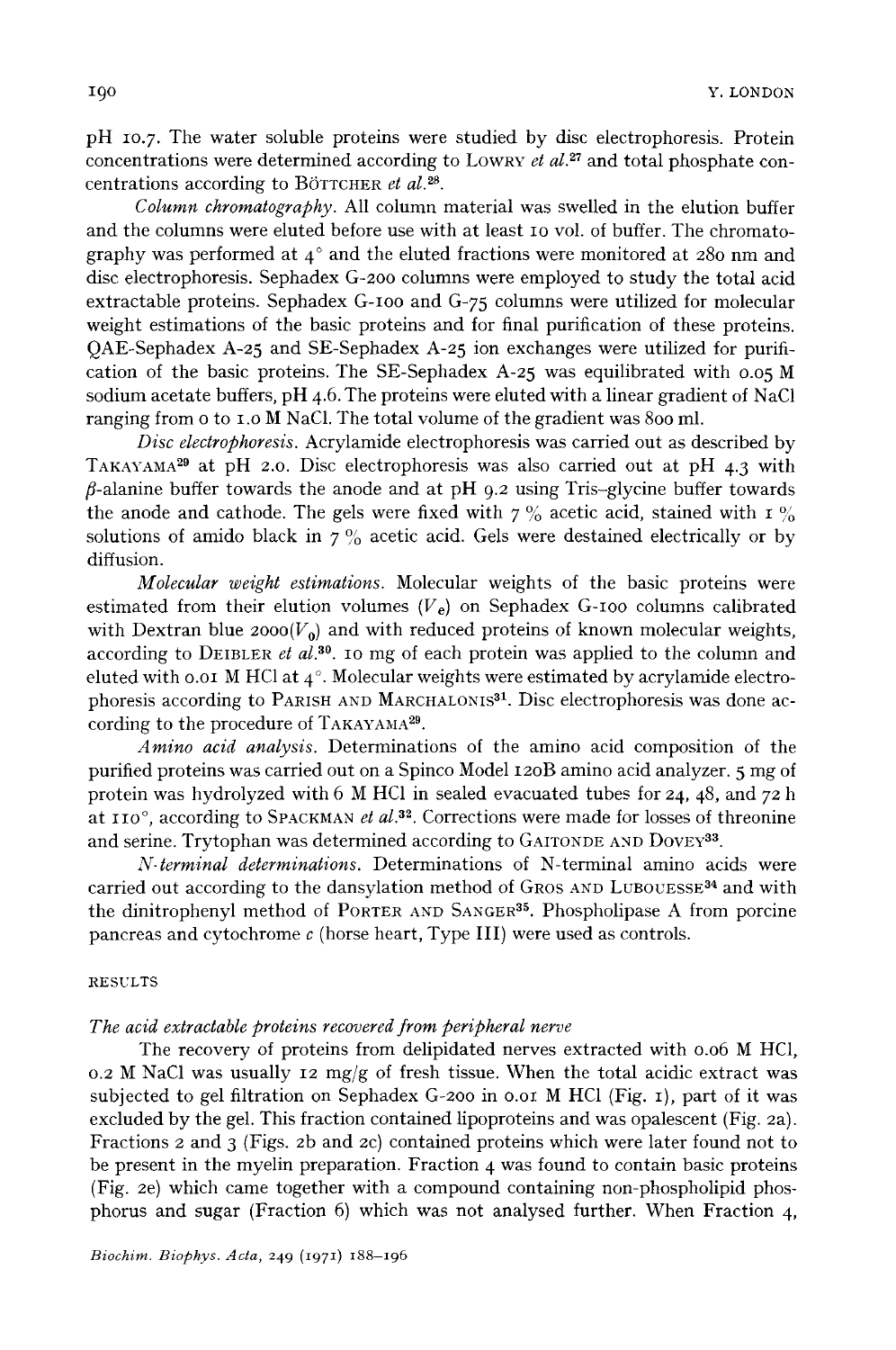which was recovered from Sephadex G-2oo, was applied to Sephadex G-Ioo, the basic proteins were eluted in an unsymmetrical peak. It was divided into two portions,  $P_1$  and  $P_2$  (Fig. 3).  $P_1$  contained a basic protein which moved differently on disceletrophoresis than the one found in  $P_2$ . These two proteins could be purified by rechromatography on Sephadex G-75.



Fig. 1. Gel filtration of the acid extractable proteins of peripheral nerves. 50 mg of protein were applied to a 1.5 cm  $\times$  100 cm column of Sephadex G-200 in 0.01 M HCl at 4°. The flow rate was 20 ml/h. 4-ml fractions were collected.

Fig. 2. Disc electrophoresis patterns of the different fractions of the acid extractable proteins of the peripheral nerves recovered after gel filtration on Sephadex G-2oo (Fig. i). a Fraction i ; b Fraction 2; c Fraction 3; d Fraction 4; e Fraction 5-



Fig. 3- Preparative gel filtration on Sephadex G-ioo of the basic proteins recovered after Sephadex G-100 gel filtration (Peak 4, Fig. 1). 400 mg of protein were applied to a 2.5 cm  $\times$  135 cm column of Sephadex G-100 in 0.01 M HCl at  $4^{\circ}$ . The flow rate was 15 ml/h and 4-ml fractions were collected.

*Purification of the two basic proteins from peripheral nerve.* **The acid extractable**  proteins were dissolved in 0.04 M carbonate-bicarbonate buffer pH 10.7 and applied **to QAE-Sephadex A-25 column (see METHODS). One basic protein remained unbound tot the ion exchange under the experimental conditions and was eluted in the "dead" volume (Fig. 4). The second protein was eluted with approx. 0.05 M NaCI. Because of cross-contaminations of the two basic proteins, Sephadex G-75 was used for the final**  purification step. The first protein (P<sub>2</sub>) to be eluted from the ion exchanger gave a **higher elution volume on Sephadex G-75 than the one which was eluted with the**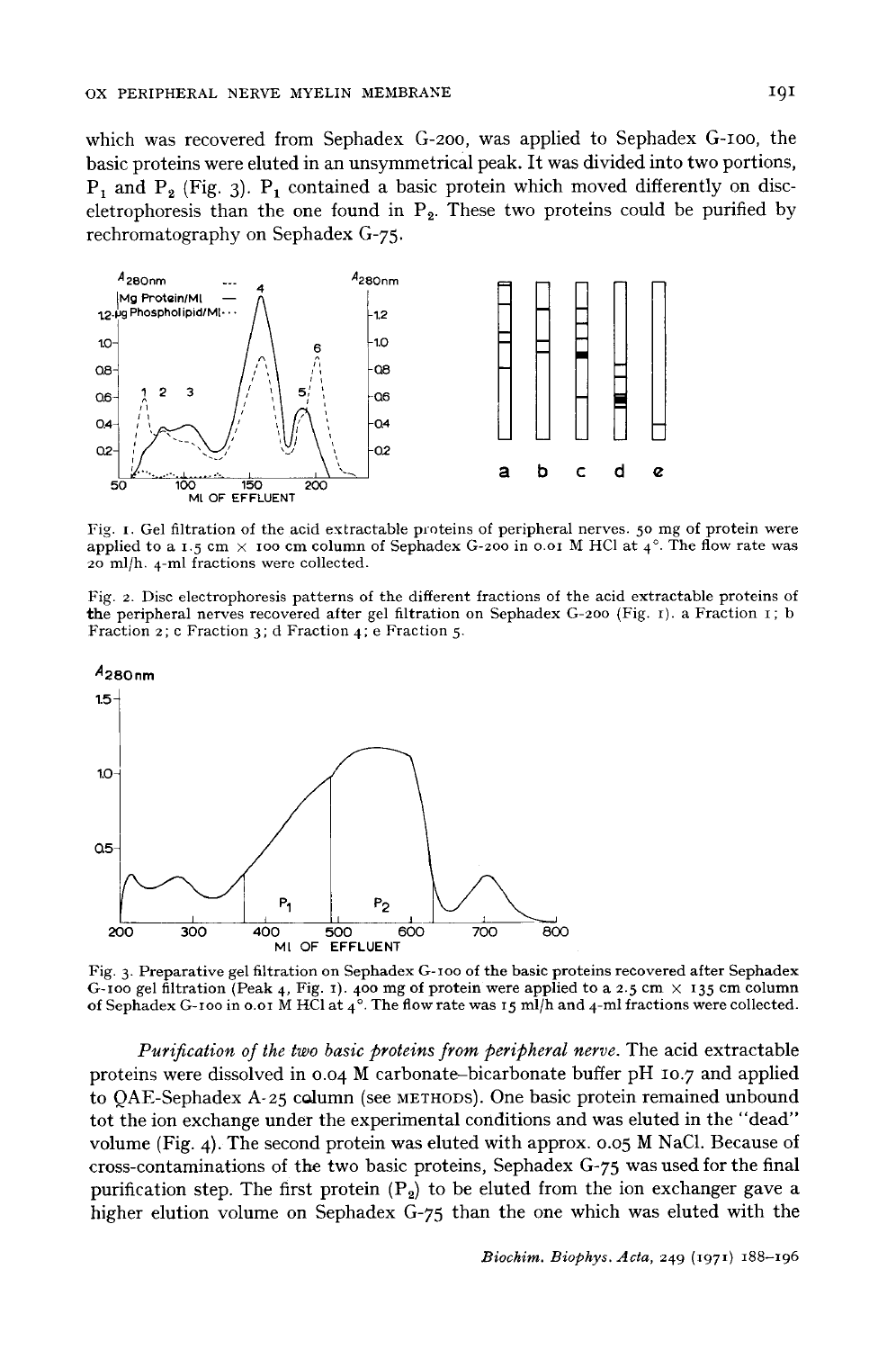gradient  $(P_1)$ . They showed also different electrophoretic mobility (Fig. 5). When the two proteins were chromatographed on a negatively charged ion exchange, SE-Sephadex A-25, they were eluted under the conditions of the experiment (pH 4.6 and a linear gradient of o-i.o M NaC1) in an unsymmetrical peak at approximately 0.30 M NaC1.

*The acid-extractable proteins recovered from peripheral nerve myelin.* When 400



Fig. 4. QAE-Sephadex A-25 ion exchange chromatography of the pH 10.7 soluble proteins of the peripheral nerve acidic extract. 50 mg of protein were applied to a 1.5 cm  $\times$  25 cm column of ion exchange and eluted at 4° with a linear gradient of NaCl ranging from 0 to 0.4 M NaCl in 0.04 M carbonate-bicarbonate buffer,  $pH$  10.7. The flow rate was 60 ml/h and the total volume of the gradient was 400 ml. 6-ml fractions were collected.



Fig. 5. Disc electrophoresis of the purified basic proteins from bovine peripheral nervous system (system of TAKAYAMA<sup>29</sup>). A, total acid extractable proteins of peripheral nerve (200  $\mu$ g); B, P<sub>1</sub> basic protein (100  $\mu$ g) after final purification on Sephadex G-75; C, P<sub>2</sub> basic protein (100  $\mu$ g) after final purification on Sephadex G-75; D, a cross-contaminated fraction from QAE-Sephadex A-25 (75  $\mu$ g).

Fig. 6. Disc electrophoresis patterns of the acid extractable proteins of peripheral nerve myelin and of the soluble proteins recovered after butanol extraction of peripheral nerve myelin. Disc electrophoresis was performed according to TAKAYAMA<sup>29</sup> in 7.5% gels (see METHODS). A, the total acid extractable proteins from peripheral nerve myelin; B, part I of the protein peak recovered from Sephadex G-2oo gel filtration of the acid extractable proteins of peripheral nerve myelin; C, part II of the peak; D, peripheral nerve myelin proteins; E, The water phase-soluble proteins after butanol extraction of peripheral nerve myelin (see METHODS).

*Biochim. Biophys. Acta, 249 (1971) 188-196*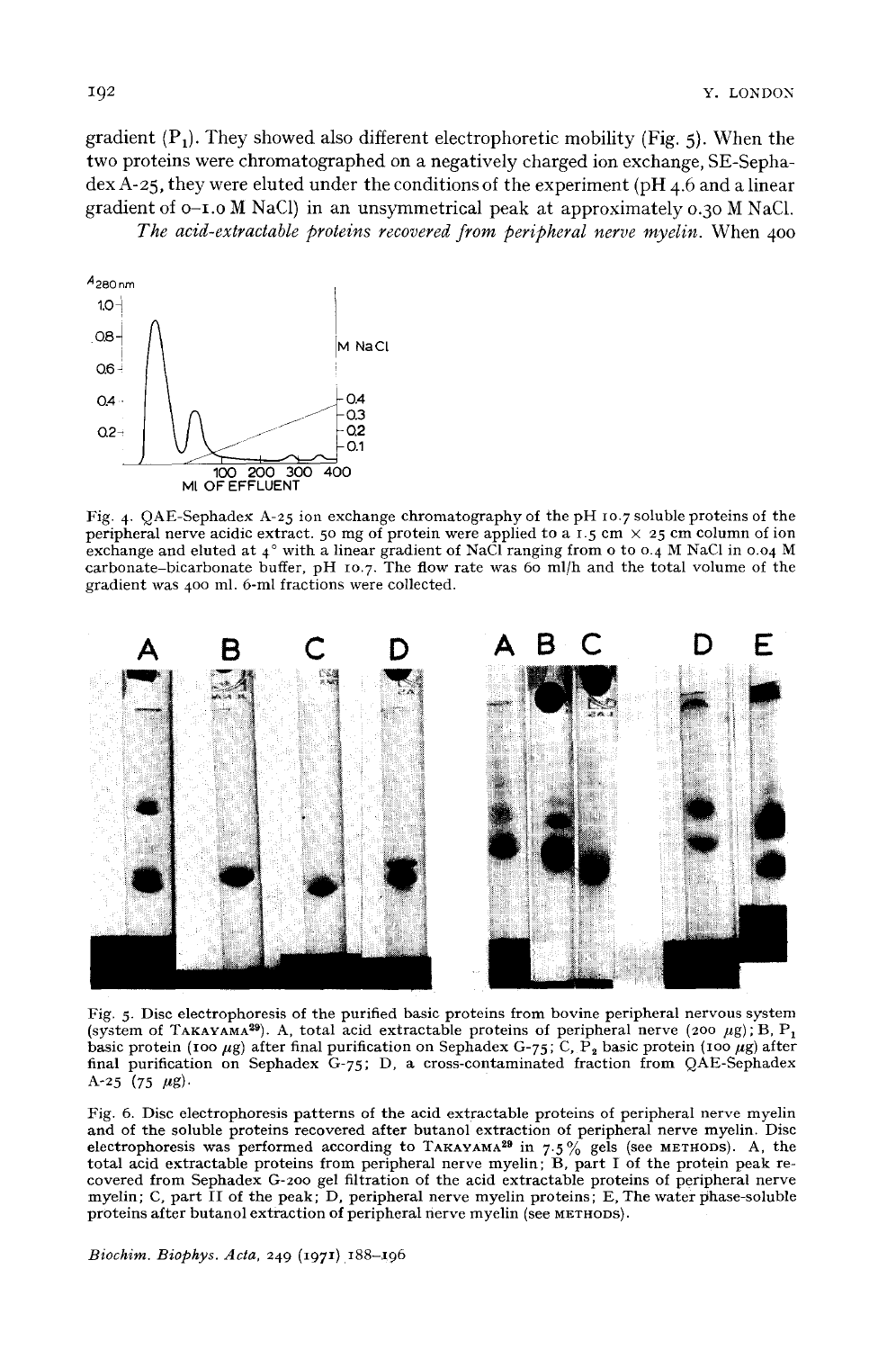mg of lyophilized peripheral nerve myelin preparate was delipidated 25 and extracted with o.06 M HC1 containing 0.2 M NaC1, the total recovery was 12 mg of soluble proteins of which the main proteins were the basic proteins (Fig: 6c). The acidic extract gave a non-symmetrical peak on Sephadex G-2oo gel filtration which was divided into two and showed two basic proteins with different electrophoretic mobilities (Figs. 6A and 6B). These two basic proteins gave the same elution volume on Sephadex G-75 as the basic proteins recovered from peripheral nerve.

*Butanol extraction of myelin 2°.* The recovery of soluble proteins in the water phase after centrifugation was  $72-86\%$  of the total proteins in the myelin suspension. The proteins remained soluble when the butanol-saturated water phase was dialysed against buffer of pH  $\text{10.2--10.7}$  and pH 3. The recovery of total P in the aqueous phase was constantly 15-16 % and was mainly contributed by phospholipids. The soluble proteins were run in disc electrophoresis (Fig. 6F). The soluble lipoproteins were fractionated on Sepharose 2B without satisfactory resolution.

## *Properties of proteins*

*Molecular weight estimations.* The molecular weights of the two proteins isolated from the peripheral nervous system were estimated by two independent methods. The first system was gel filtration on Sephadex G-Ioo column in o.oi M HC1 calibrated with a number of reduced proteins and the  $R_v$  values of the proteins were calculated from the elution volume  $V_e$ , the void column  $V_0$ , and the total volume  $V_t^{30}$ (Table I). The  $R_v$  values were plotted against log molecular weight and the molecular weights of the two basic proteins were found (Fig.  $7$ ). A molecular weight of 14100  $\pm$  600 for P<sub>1</sub> and 12300  $\pm$  600 for P<sub>2</sub>. A number of reduced proteins were subjected to disc electrophoresis on acrylamide gels with gel concentrations varying from 6.5-  $13.5\%$ <sup>31</sup>. The values calculated are given in Table II. Frictional ratio values were

# TABLE I

RELATIONSHIP BETWEEN  $R_{v}$  value and molecular weight

| Protein                      | Mol.wt.      | $R_{v}$ |
|------------------------------|--------------|---------|
| $\rm Cytochrome~\it c$       | 12 400       | 0.582   |
| Ribonuclease                 | 13 700       | 0.615   |
| Hemoglobin chains            | <b>I5500</b> | 0.709   |
| Apomyoglobin                 | 17 200       | 0.760   |
| P <sub>1</sub> basic protein | 14 100       | 0.662   |
| P, basic protein             | 12 300       | 0.579   |

### TABLE II

| RELATIONSHIP BETWEEN f VALUE AND MOLECULAR WEIGHT |  |  |  |  |  |
|---------------------------------------------------|--|--|--|--|--|
|---------------------------------------------------|--|--|--|--|--|

| Protein                      | Mol. wt. | Frictional ratio $(f)$ |
|------------------------------|----------|------------------------|
| Cytochrome $c$               | 12 400   | 1.248                  |
| Lysozyme                     | 14 300   | 1.303                  |
| Trypsin                      | 23 300   | 1.521                  |
| Hemoglobin chains            | 15 500   | 1.352                  |
| Ribonuclease                 | 13 700   | 1.286                  |
| $P_1$ basic protein          | 14 300   | 1.300                  |
| P <sub>2</sub> basic protein | 12 400   | 1.248                  |

al 7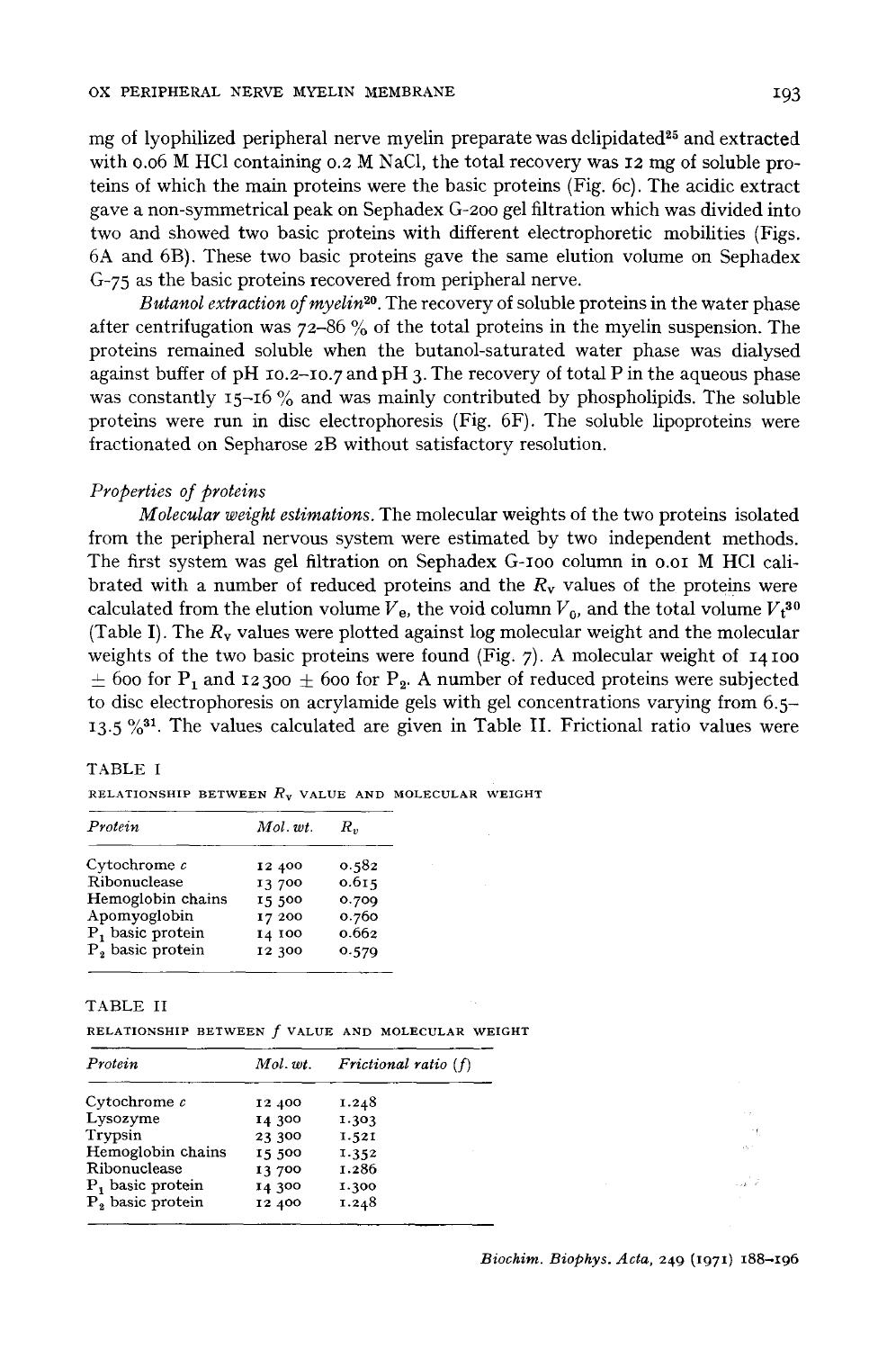plotted against molecular weights and the molecular weights of the two basic proteins were estimated (Fig. 8). A molecular weight of  $14300 \pm 600$  was found for P<sub>1</sub> and 12400  $\pm$  600 was found for P<sub>2</sub>.



Fig. 7. Relationship between  $R_v$  values of the proteins listed in Table I and their molecular weights. C, reduced cytochrome  $c$ ; R, reduced ribonuclease; H hemoglobin chains; M, apomyoglobin. Arrows show  $R_v$  values of peripheral nerve basic proteins.

Fig. 8. Relationship between frictional ratios  $(f)$  of different proteins (estimated by polyacrylamide gel electrophoresis) *versus* their molecular weights using five reduced standard proteins. C, cytochrome  $c$ ; R, ribonuclease; H, hemoglobin chains; T, trypsin; L, lysozyme. The arrows show frictional ratio of peripheral nerve basic proteins. The frictional ratios of these proteins were determined for changes in acrylamide concentrations of  $4\%$ .

## TABLE III

AMINO ACID COMPOSITION OF PURIFIED BASIC PROTEINS PREPARED FROM BOVINE INTRADURAL ROOT (PERIPHERAL NERVE)

| Amino acid    | moles/100 moles |          |                                          |  |  |
|---------------|-----------------|----------|------------------------------------------|--|--|
|               | $P_1$           | $P_{2}$  | Central nerve<br>basic protein (ref. 14) |  |  |
| Lysine        | 14.4            | 14.0     | 7.6                                      |  |  |
| Histidine     | 0.8             | 1.8      | 5.9                                      |  |  |
| Arginine      | 6.4             | 5.8      | 10.8                                     |  |  |
| Aspartic acid | 11.0            | 9.7      | 7.1                                      |  |  |
| Threonine     | 10.9            | 8.7      | 4.5                                      |  |  |
| Serine        | 7.3             | 7.3      | 9.5                                      |  |  |
| Glutamic acid | 8.0             | 10.1     | 6.4                                      |  |  |
| Proline       | 1.8             | $3-3$    | 7.7                                      |  |  |
| Glycine       | 9.2             | 10.5     | 13.6                                     |  |  |
| Alanine       | 4.5             | 4.9      | 7.5                                      |  |  |
| Half-cystine  | о               | $\Omega$ | о                                        |  |  |
| Valine        | 8.6             | 6.8      | I.Q                                      |  |  |
| Methionine    | 2.0             | I.6      | 1.3                                      |  |  |
| Isoleucine    | 4.8             | 3.9      | 1.8                                      |  |  |
| Leucine       | 7.7             | 8.7      | 6.1                                      |  |  |
| Tyrosine      | I.2             | I.8      | 2.6                                      |  |  |
| Phenylalanine | 4.0             | 3.9      | 5.0                                      |  |  |
| Tryptophan    | I.4             | 1.1      | 0.7                                      |  |  |

Values are the mean of six determinations.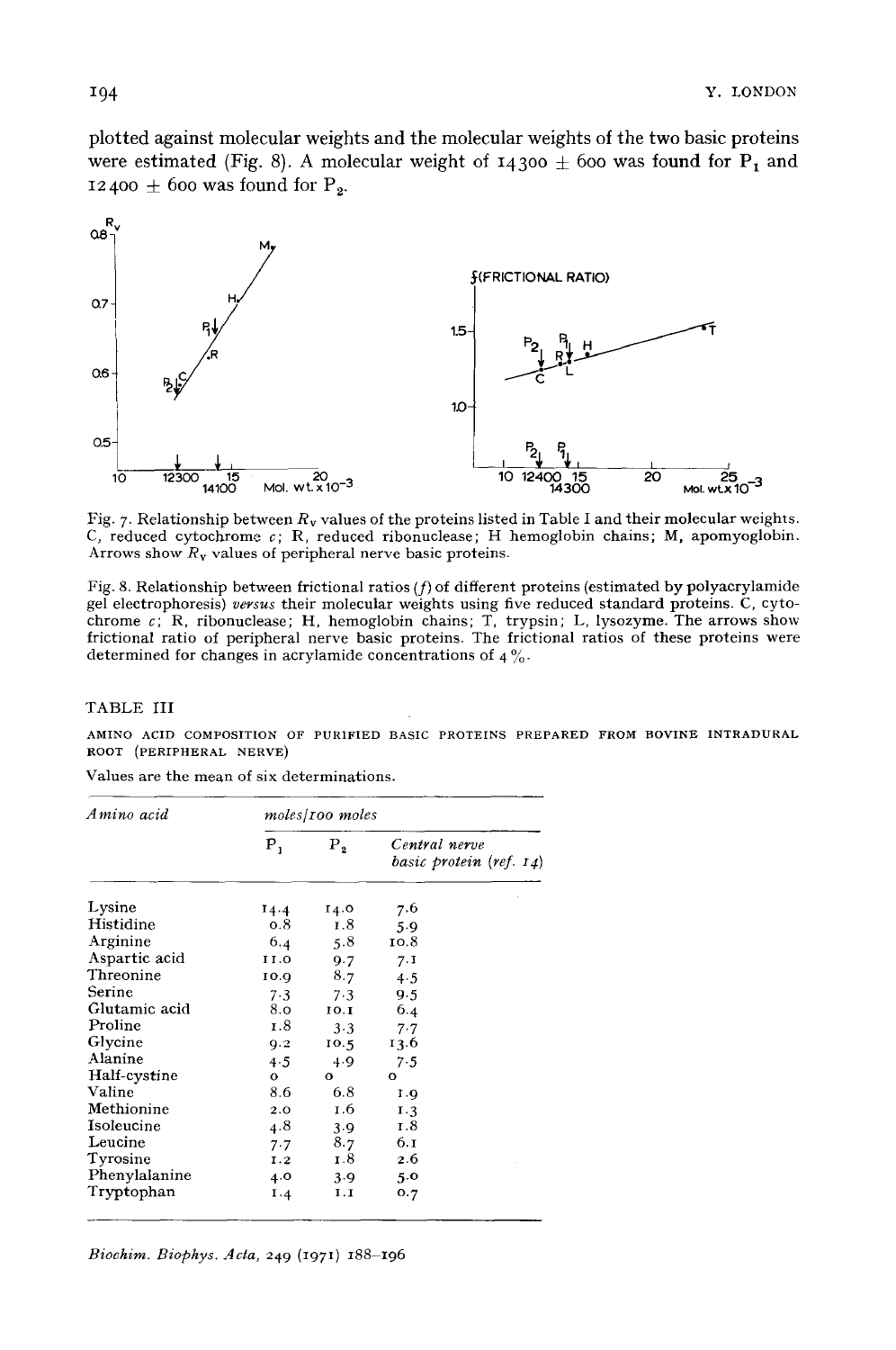*Amino acid analysis.* Table III shows the mean values of the amino acid composition of the two basic proteins. The  $P_1$  basic protein contained 21.6 mole % of basic amino and 19.0 mole% of acidic amino acid. The  $P_2$  basic protein contained 21.6 mole % of basic amino acid and 18.8 mole% of acidic amino acid. The amino acid composition differs from that of the amino acid composition of the central nerve basic proteins. The main differences are in the higher content of lysine, isoleucine, aspartic acid, threonine, and valine as well as in the lower content of arginine, glycine, histidine, and proline in the peripheral basic proteins as compared to central nerve myelin basic proteins. No N-terminals were found in the two methods used. There was no difference between the basic proteins purified at acidic pH and those purified at basic pH. The amino acid analysis and molecular weights were identical.

# DISCUSSION

WOLFGRAM AND ROSE<sup>1</sup> and FOLCH *et al.*<sup>4</sup> reported as early as 1961 differences in the protein composition of the central nerve (the white matter) and the peripheral nerve. They found mainly differences in extractability of the two tissues with chloroformmethanol mixtures and the difference in amount of the chloroform-methanolsoluble protein, the so-called "Folch-Lees proteolipid". Eng *et al.*<sup>6</sup> also showed differences in the protein composition of sciatic nerve and central nerve myelin. They have reported that the basic protein forms 30 % of the total proteins of central nerve myelin and 20 % of the sciatic nerve myelin proteins.

Other studies<sup> $5,7$ </sup> consisted of disc electrophoretic comparison of peripheral nerve myelin and central nerve myelin in different solubilizing and depolymerizing systems like phenol-acetic acid-water-urea and phenol-formic acid-urea. WOLFGRAM AND KOTORII<sup>5</sup> were able to extract basic protein from peripheral nerve myelin without purifying these proteins. The total basic fraction was different in amino acid composition from the one extracted from the central nerve system. We have confirmed the existence of two separate basic proteins extracted and purified from the ox peripheral nerve and which were shown to be constituents of the myelin membrane. The homogeneity and purity of the two proteins were confirmed by disc electrophoresis in different systems and pH values.

The peripheral nerve basic proteins were found to be different in molecular weights,  $P_1$  with a molecular weight of 14 200 and  $P_2$  wit a molecular weight of 12 300. We cannot exclude the possibility of proteolytic activity *in situ,* although the difference in amino acid composition of the  $P_1$  and  $P_2$  basic proteins makes it difficult to see that  $P_2$  could be derived from  $P_1$ .

The delipidation procedure can be varied. No differences were found between the proteins extracted after chloroform-methanol treatment and after the use of chloroform-butanol mixtures for delipidation of the tissue. The recoveries, elution volumes, and amino acid composition of the basic proteins were indentical. The basic proteins recovered after the butanol extraction of myelin were very similar to the basic proteins recovered after delipidation and acidic extraction.

Although these proteins are definitely constituents of myelin, the quantities of these proteins in myelin requires further studies on purity of peripheral nerve myelin preparations. Enzymatic studies to assess purity of peripheral nerve myelin are now in progress. Studies on localization<sup>17</sup>, structure, and physical properties<sup>18\_22</sup> of the